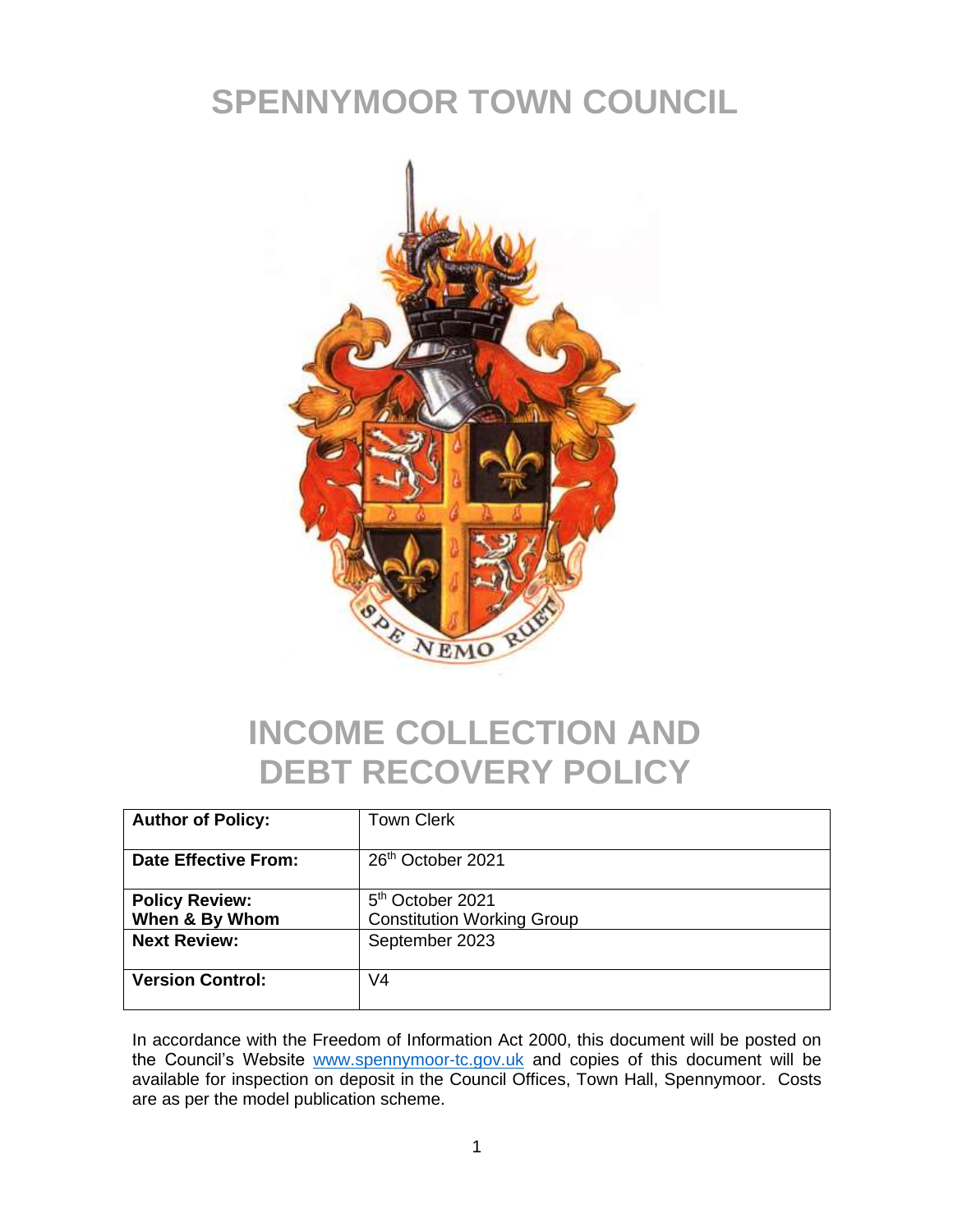### **1. Introduction**

- 1.1 This policy sets out the detailed rules and procedures for the Council's income collection and debt recovery action process.
- 1.2 The policy supplements the overall financial framework for the collection and banking of income as set out in Section 9 of the Council's approved Financial Regulations.
- 1.3 The policy encompasses the raising of all invoices for services provided, goods supplied or work carried out by the Council, as well as covering income collection procedures for cash, cheques, card payments and bank transfers paid directly to the Council, in respect of the precept, grants and contributions, fees and charges, rents, and other income.
- 1.4 The systems and procedures set out in this policy in relation to the collection and recovery of all income due to the Council are the responsibility of the Finance and Administration Assistants, ultimately reporting to the RFO.

### **2. Aims of the Policy**

- 2.1 The aims of this policy are to set out the detailed rules, procedures and internal controls for the collection of income due to the Council and the recovery of any outstanding debt.
- 2.2 In particular the policy aims to ensure that:
	- all income directly receivable by the Council in the form of cash, cheques and card payments, is properly collected, receipted and recorded, securely held and banked promptly;
	- invoices raised in respect of debtors are properly checked for price, accuracy and VAT treatment, and promptly issued;
	- positive action is taken to prevent arrears occurring;
	- appropriate recovery action is taken against non-payers; and
	- all income is properly reconciled and accurately accounted for.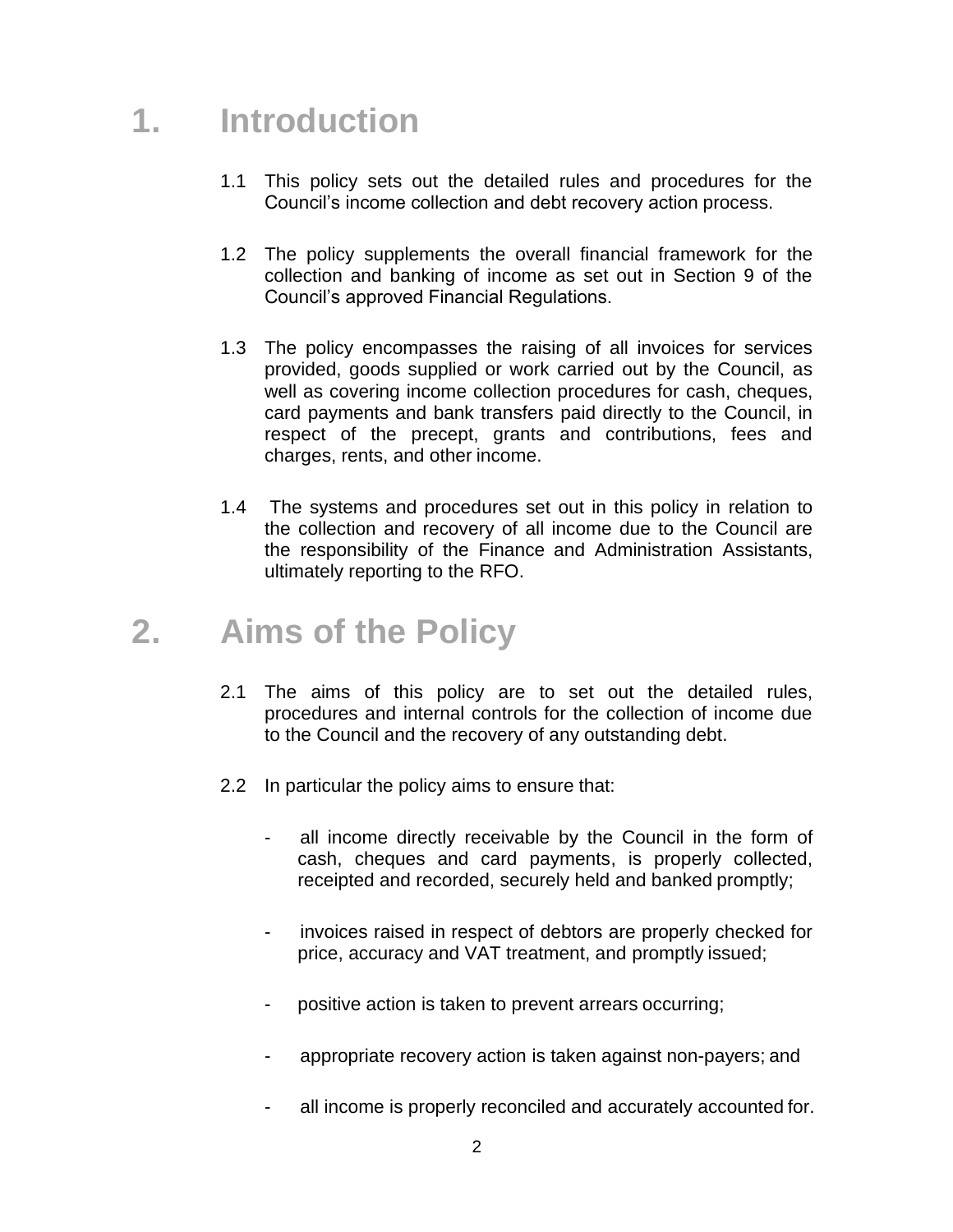- 2.3 The policy is intended for use by all officers of the Council with responsibility for requesting sales orders, collecting income or chasing outstanding debt, and sets out the responsibilities and the procedures that should be followed.
- 2.4 The policy is also relevant to the staff of the Finance and Administration team in administering income collection and debt recovery systems, and checking, recording, reconciling and accurately accounting for all income.

### **3. Income Collection Responsibilities**

- 3.1 The principle of separation of duties shall be observed in connection with the collection of income due to the Council as far as is practicable within the staffing resources available.
- 3.2 As a minimum, separation of duties must be observed in respect of the following areas:
	- 3.2.1 The collection and banking of income, and the duty of recording and reconciling that income.
- 3.3 The Town Clerk is ultimately responsible for the collection of all accounts and sums due to the Council.
- 3.4 The Finance and Administration team are responsible for the following procedures:
	- setting up new customers on the sales ledger;
	- checking the calculation of the amount due;
	- ensuring the correct VAT treatment;
	- ensuring the correct coding of the income;
	- raising the invoice promptly;
	- sending out reminder letters;
	- co-ordinating any recovery action;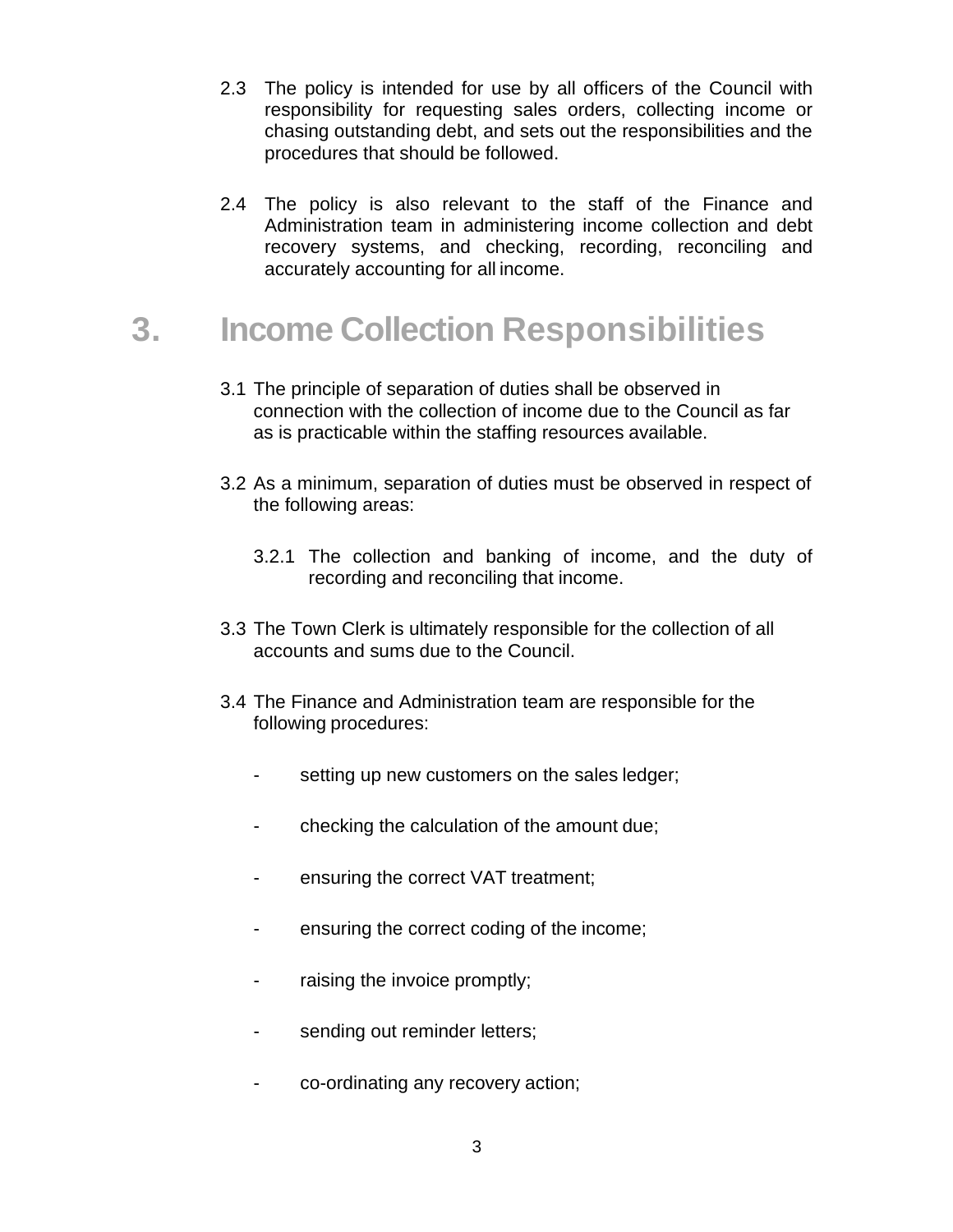ensuring all income directly receivable by the Council in the form of cash, cheques and card payments, is properly collected, receipted and recorded, securely held and banked: promptly; and, ensuring all income is properly reconciled and accurately accounted for.

- 3.5 Finance and Administration Officers are responsible for the raising debtor invoices, and for the collection of income relating to their specific areas, in accordance with the requirements of this policy and the Financial Regulations.
- 3.6 The Council's Policy and Resources Committee are responsible for reviewing all fees and charges for goods supplied and services provided by the Council, annually, and making recommendations to the Council regarding any changes to fees and charges.
- 3.7 The Council's Policy and Resources Committee is responsible for the consideration of outstanding debts and the approval of any requests for the write off of any irrecoverable debts.
- 3.8 The following section of the policy sets out the detailed procedures in relation to the sales order and debtor invoicing system.

### **4. Sales Order and Debtor Invoice Procedures**

- 4.1 All sales invoices must be made on an official debtor invoice, by Finance and Administration Team.
- 4.2 All sales orders should be priced, wherever possible using the Council's approved fees and charges schedule.
- 4.3 Debtor invoices are currently raised for:
	- 4.3.1 General Debtors;
	- 4.3.2 Cemeteries;
	- 4.3.3 Allotments Rents;
	- 4.3.4 Shop Rents;
	- 4.3.5 Garage Rents;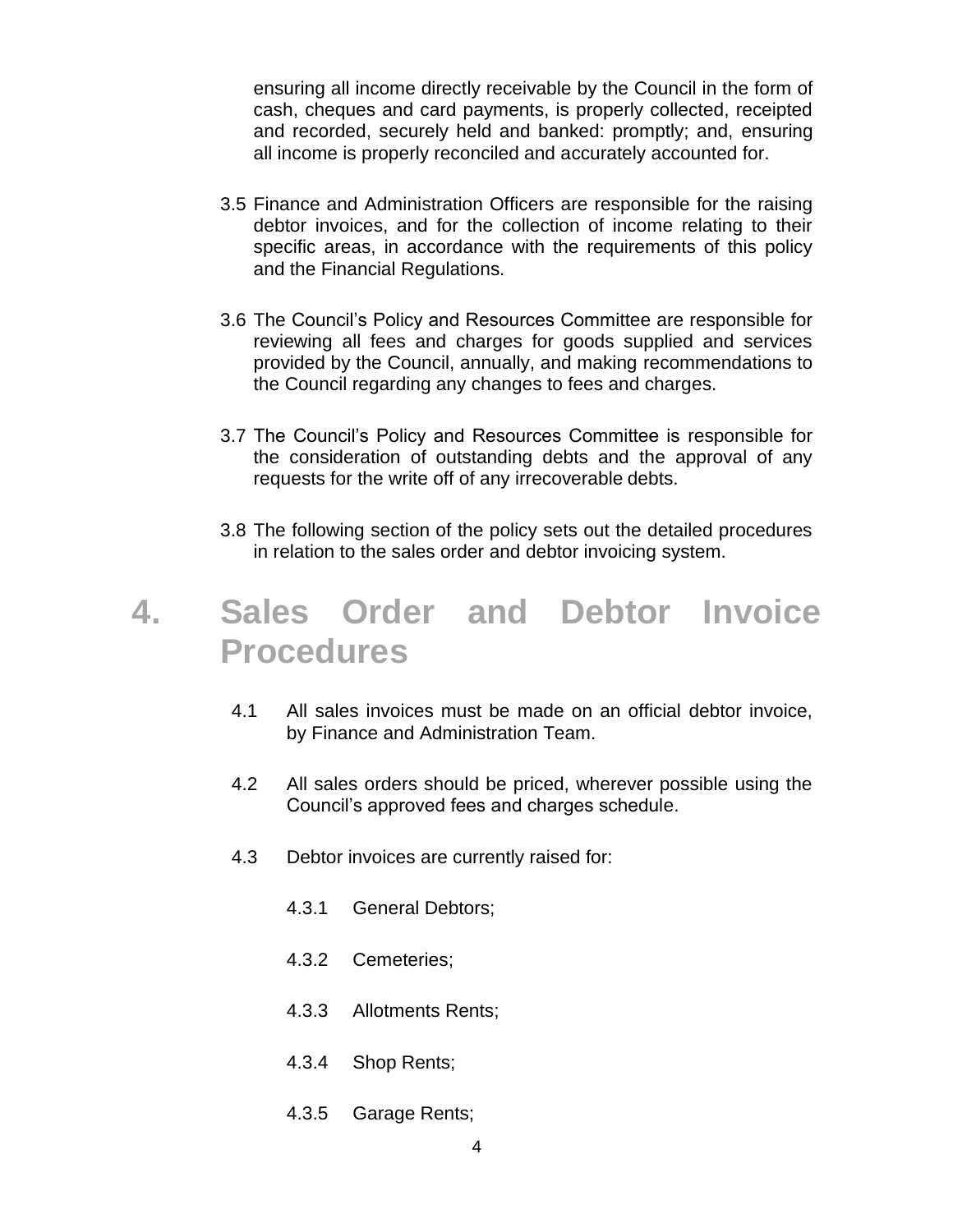- 4.3.6 Grazing Rents; and,
- 4.3.7 Facilities Hire and Commissions.
- 4.4 Sales order invoices will be raised and sent out within a timely manner.
- 4.5 The invoice will show the following information:
	- 4.5.1 The name and address of the Council;
	- 4.5.2 The Council's contact details;
	- 4.5.3 The Council's VAT registration number;
	- 4.5.4 Invoice number;
	- 4.5.5 Invoice date;
	- 4.5.6 Customer name and address;
	- 4.5.7 Description of the goods or services provided;
	- 4.5.8 Value of the goods or services provided; Any VAT chargeable; Total amount chargeable;
	- 4.5.9 Payment terms; and,
	- 4.5.10 The Council's bank details.
- 4.6 There are currently five forms of payment available for debtor's invoices. These are cash, cheque, BACS, Standing Orders and Credit/Debit Cards.
- 4.7 If the customer is not already set up as an approved debtor on the financial management system.
- 4.8 The new customer will then be set up on the sales order module by Finance and Administration staff, recording the following information:
	- 4.8.1 Name and address of the customer;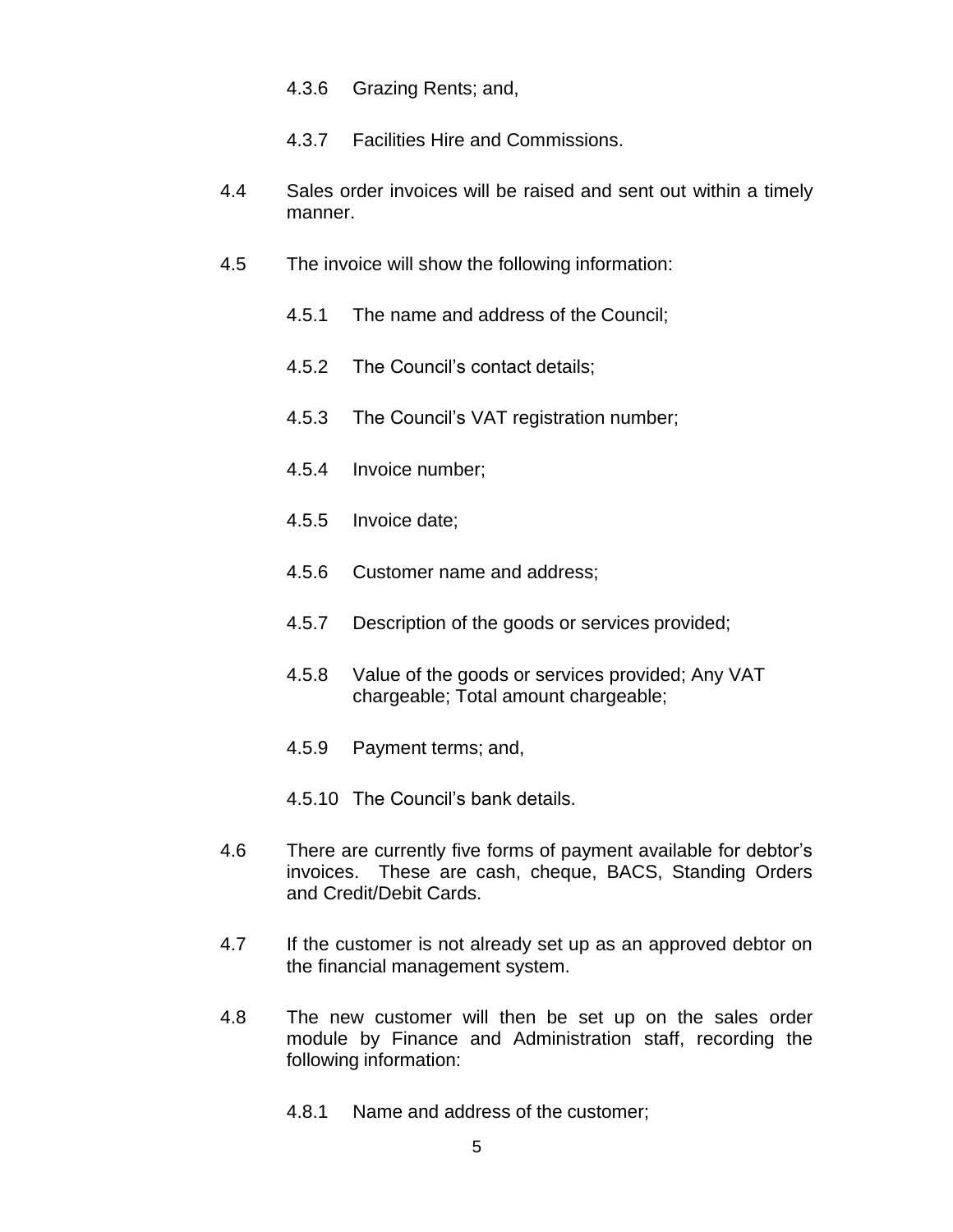- 4.8.2 Contact details for the customer;
- 4.8.3 Payment terms will be set not to exceed 30 days;
- 4.9 Payment terms will normally be set at 21 days for all customers.

### **5. Recovery Action Procedure**

- 5.1 The status of all debtors will be reviewed by the Finance and Administration team on a regular basis.
- 5.2 At the end of each month a debtors listing will be produced from the financial management system showing outstanding debtors and the age of the debt.
- 5.3 A statement will be sent out to those debtors who are outside of the payment terms, summarising the overdue amounts and reminding the customer that the debt needs to be paid as soon as possible.
- 5.4 The outstanding debtor report will also be reviewed by the Finance Manager on a monthly basis and further recovery action will be instigated where relevant.
- 5.5 The formal recovery action procedure to be followed in respect of all outstanding debtors can be summarised as follows:

### **1 Month Overdue**

A telephone call to the customer followed by a statement of the outstanding amounts will be sent out to the debtor requesting payment within seven days. This is followed up with the below:

### **2 Months Overdue**

A reminder letter will be sent with threat of further recovery action if the debt remains unpaid after a period of two months.

### **Final Reminder**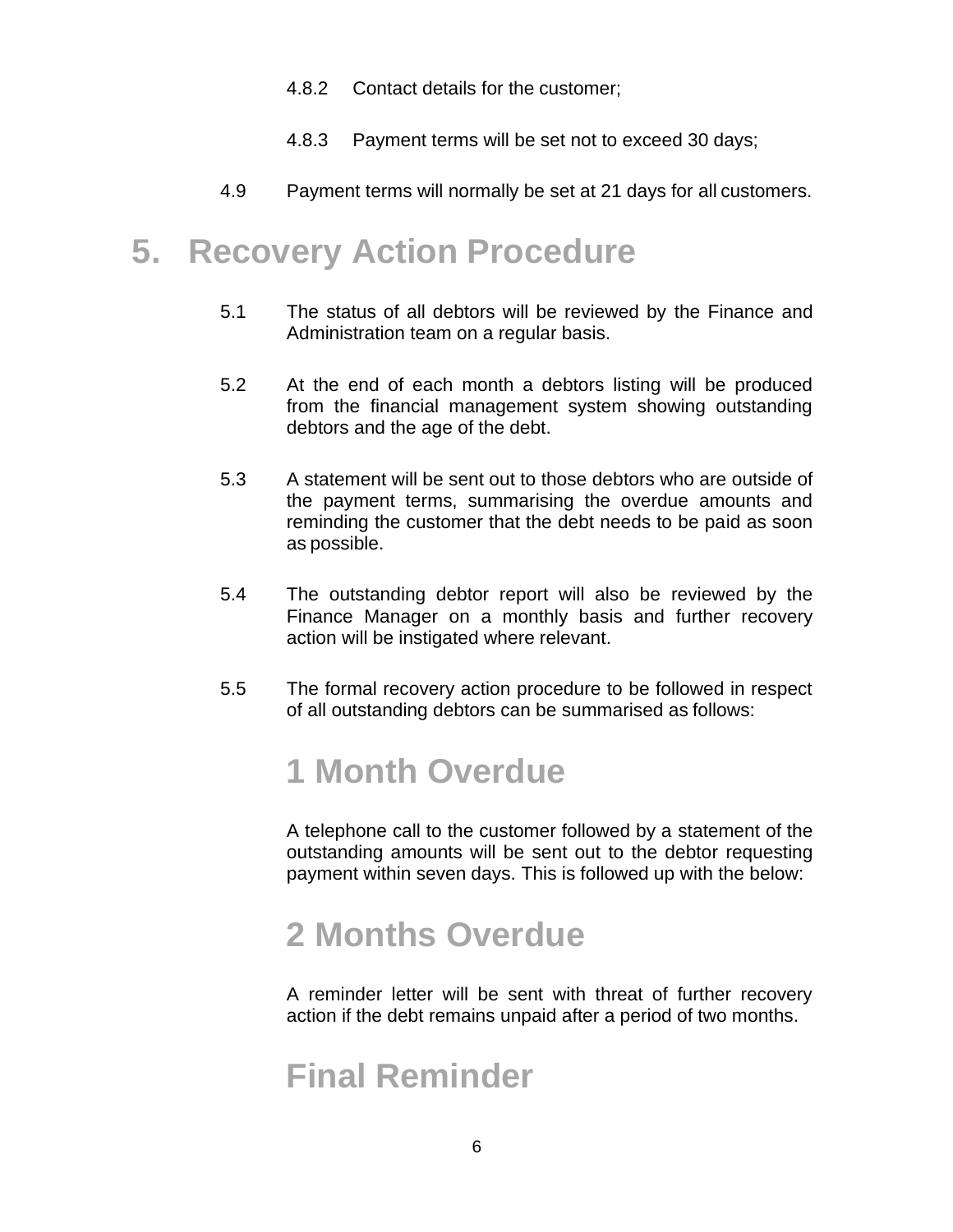If the debt has not been cleared within a further month, a final notice will be sent informing the debtor that the debt may now be referred to the small claims court or passed to a collection agency for recovery.

### **Legal Action or Write Off**

If payment is still not forthcoming following the issue of the final reminder, a judgement will then made by the Town Clerk, as to whether the debt should be referred for legal action. The materiality of the debt will need to be taken into account as taking legal action could incur solicitor and court costs which would be added to the debt. If the debt is considered uncollectable or not material, it would then be referred to the Council's Policy and Resources Committee for write off.

5.6 It is recognised that in some cases debts may not be paid because the debtor has financial difficulties. In such cases, efforts will be made to assist the debtor to pay the debt. For example, an arrangement may be made to allow the debt to be repaid by instalments.

#### **6. Write Off Procedure**

- 6.1 Details of any material outstanding debts are reported to the Policy and Resources Committee on the Budgetary Control Reports.
- 6.2 Any requests for the write off of irrecoverable debts would be reported to and subject to the approval of Policy and Resources Committee.
- 6.3 Any write offs of debt would be charged against the bad debts nominal

### **7. Collection and Banking of Income**

7.1 All cash, credit/debit cards and cheques received at the Council Offices will be logged by the Finance and Administration team. Income received at the Council Offices includes allotment fees, cemetery fees, Art Gallery receipts, park income and payments in respect of sales invoices raised.